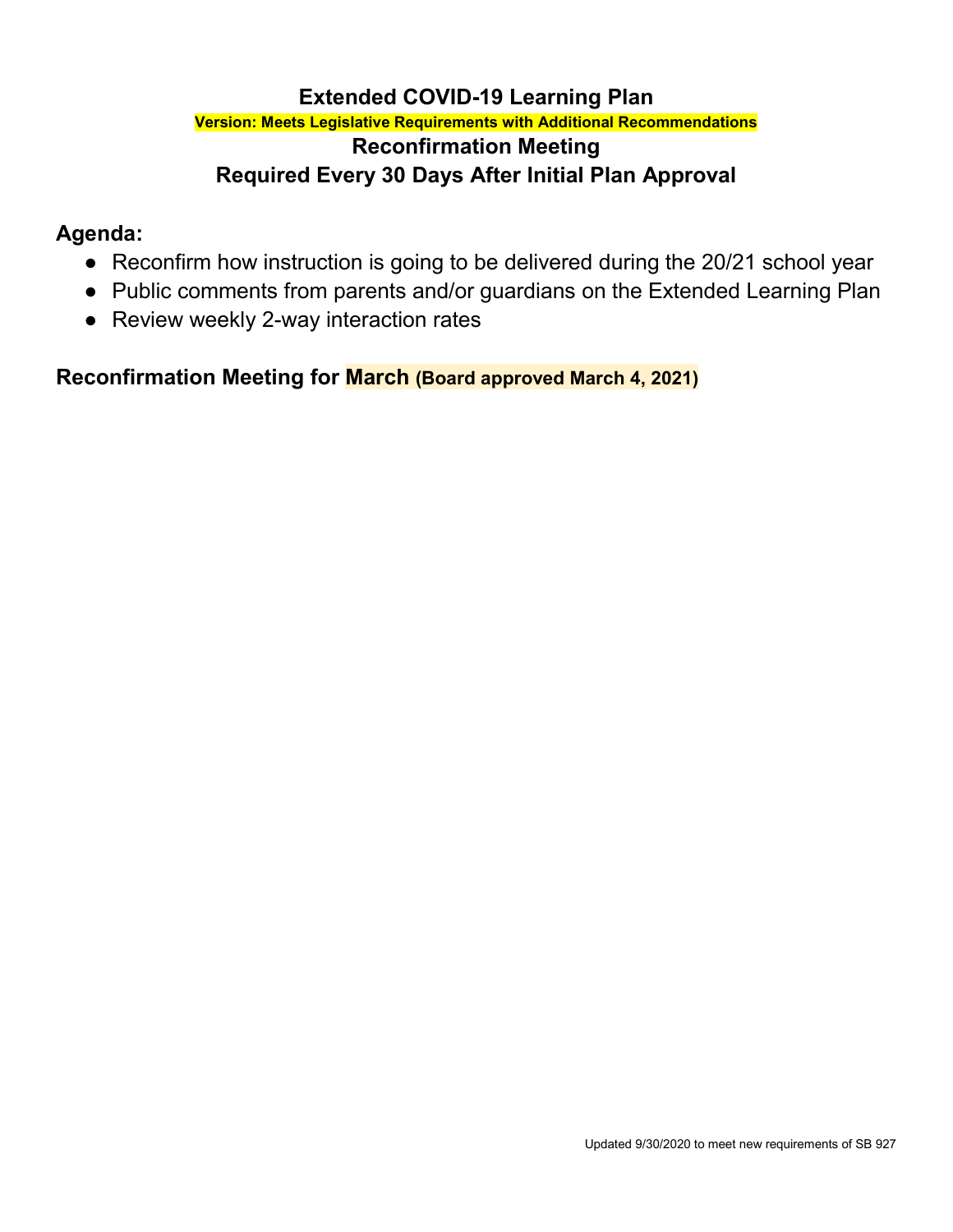# **Reconfirm instructional delivery method:**

On March 4, 2021, the Novi Community School District Board of Education approved returning all K-12 hybrid students to five-day a week in-person learning if our COVID-19 case counts meet the thresholds that were spelled out for three consecutive weeks.

The Novi Community School District has its curriculum available to students, parents, and community members online. An introduction is provided on our district website [here.](https://www.novi.k12.mi.us/academics/atlascurriculum-information) Detailed information on content standards and expectations can be found on Novi's [Atlas Rubicon](https://novik12-oakland-public.rubiconatlas.org/Atlas/Public/View/Default) site.

These online resources have guided our teacher leaders as they have prepared instructional units. The goal is the same – to provide high quality instructional programs that teach our content standards and expectations.

The Novi Community School District Office of Academics and our Content Area Leaders have provided guidance to our teachers and administrators on how to make both in-person and virtual instruction successful. The focus has been on ensuring that we continue to teach the content standards and expectations in meaningful and engaging ways.

Additional guidance for [online and virtual instruction](https://docs.google.com/document/d/1CtCqzVV6DceKhac3iWpMnEvUI9J6c3qDE0v61uO59Dk/edit) has been provided by Oakland Schools. These toolkits will guide teachers to implement instructional approaches to meet the range of student needs as they return to school in-person, identify assessment ideas that allow students to demonstrate understanding in a variety of ways, assess and provide instruction in the content areas in face-to-face, virtual, and blended classroom environments, and incorporate well-being and SEL/trauma-informed practices into instruction

#### Option One – Five days, in-person instruction and learning-

This option provides five days of in-person instruction that will provide for the ability to distance a minimum of three feet to the extent possible. All students will face the front of the classroom, wear masks, and follow the safety protocols.

- In-person instruction:
	- o Students will come Monday through Friday.
	- o Teachers will provide in-person learning for students in a normal classroom setting.
	- $\circ$  There will be an opportunity for more individual and personalized attention to students.
	- o Instruction will be done in classrooms.
	- $\circ$  Novi teachers will continue to use Seesaw (grades K-5) and Schoology (Grades 5-12) as a learning management system.

Option Two - Complete virtual learning -

- Novi teachers will provide virtual learning using Seesaw (grades K-5) and Schoology (Grades 5-12) as a learning management system.
	- o Other technology options that teachers will utilize include: Zoom, Google classroom and a combo classroom (grades 7-12).
- Students will follow the traditional school day.
- Teachers will provide instruction to the whole class, in small groups, and individually to students.

In both formats students will receive both synchronous instruction from the teacher.

# **Reconfirm how instruction will be delivered for each grade level:**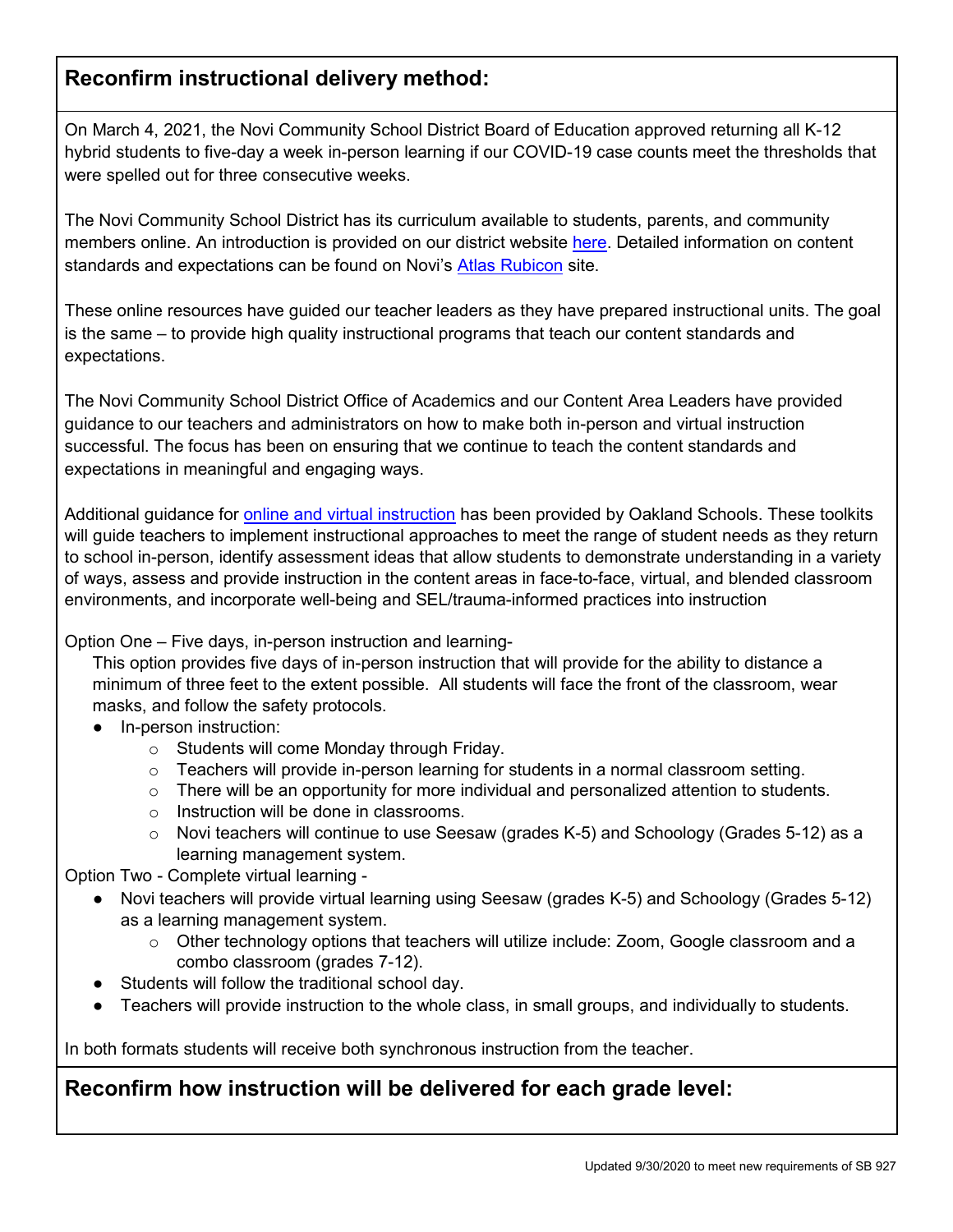#### Pre-Kindergarten:

Early Childhood Education Center Instruction Model is as follows:

During the enrollment process, parents of 4 and 5 year olds were offered two options, online or inperson. The Novi Community School District feels that in order for our 3 year old students to be successful, the preschool program should include opportunities to build socialization skills, therefore an online option was not offered.

- 3 year old Preschool in person instruction.
- 4 year old preschool in person instruction and virtual.
- 5 year old preschool in person instruction.
- GSRP Preschool in person instruction and virtual.

In-Person Instruction:

- Teachers will provide in-person learning for students in a normal classroom setting.
- Teachers will provide synchronous instruction to the whole class, in small groups, and individually to students. With low class sizes there will be an opportunity for more individual and personalized attention to students.

Virtual Instruction:

- Novi teachers will provide virtual learning using Zoom and Google classroom.
- Students will follow the traditional school day.

Teachers will provide instruction to the whole class, in small groups, and individually to students.

### Elementary (Grades K - 6):

Option One - Five days, in-person instruction and learning-

This option provides five days of in-person instruction that will provide for the ability to distance a minimum of three feet to the extent possible. All students will face the front of the classroom, wear masks, and follow the safety protocols.

- In-person instruction:
	- o Students will come Monday through Friday.
	- $\circ$  Teachers will provide in-person learning for students in a normal classroom setting.
	- $\circ$  There will be an opportunity for more individual and personalized attention to students.
	- o Instruction will be done in classrooms.
	- $\circ$  Novi teachers will continue to use Seesaw (grades K-5) and Schoology (Grades 5-12) as a learning management system.

Option Two - Complete virtual learning -

- Novi teachers will provide virtual learning using Seesaw (grades K-5) and Schoology (Grades 5-12) as a learning management system.
	- $\circ$  Other technology options that teachers will utilize include: Zoom, Google classroom and a combo classroom (grades 7-12).
- Students will follow the traditional school day.
- Teachers will provide instruction to the whole class, in small groups, and individually to students.

In both formats students will receive both synchronous instruction from the teacher.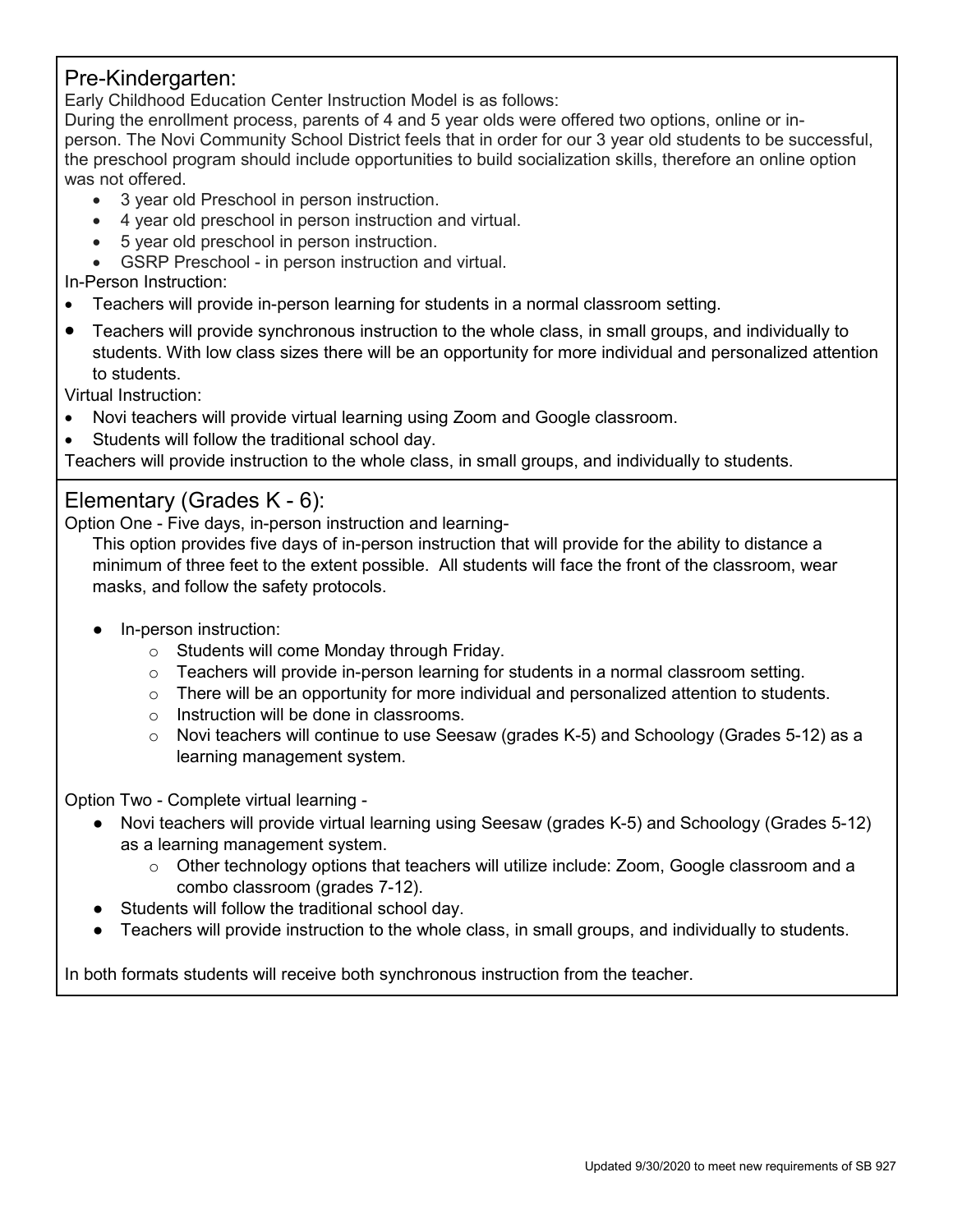### Middle School (Grades 7 - 8):

Option One - Five days, in-person instruction and learning-

This option provides five days of in-person instruction that will provide for the ability to distance a minimum of three feet to the extent possible. All students will face the front of the classroom, wear masks, and follow the safety protocols.

- In-person instruction:
	- o Students will come Monday through Friday.
	- $\circ$  Teachers will provide in-person learning for students in a normal classroom setting.
	- $\circ$  There will be an opportunity for more individual and personalized attention to students.
	- o Instruction will be done in classrooms.
	- $\circ$  Novi teachers will continue to use Seesaw (grades K-5) and Schoology (Grades 5-12) as a learning management system.

Option Two - Complete virtual learning -

- Novi teachers will provide virtual learning using Seesaw (grades K-5) and Schoology (Grades 5-12) as a learning management system.
	- $\circ$  Other technology options that teachers will utilize include: Zoom, Google classroom and a combo classroom (grades 7-12).
- Students will follow the traditional school day.
- Teachers will provide instruction to the whole class, in small groups, and individually to students.

In both formats students will receive both synchronous instruction from the teacher.

Combo Class:

These elective classes combine virtual learners and in-person learners in the same section/class period. They exist at the middle school and high school. When teaching these classes, teachers have one of three approaches:

• The in-person students are not in the classroom, but instead work from a supervised space to complete the class as a virtual learner along with the virtual students who are also in virtual class.

In this format, students will receive both synchronous and asynchronous instruction from the teacher.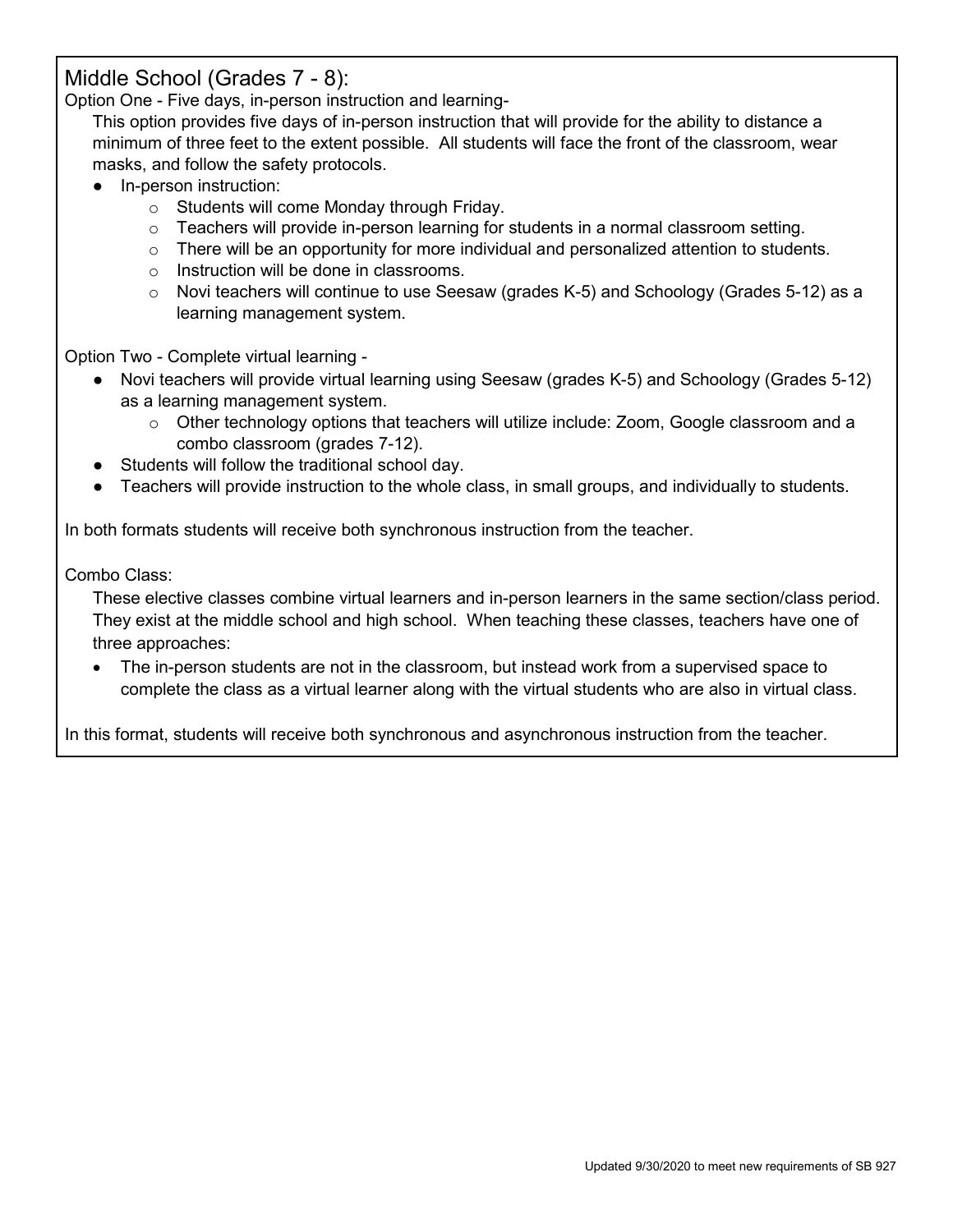## High School (Grades 9 - 12):

Option One - Five days, in-person instruction and learning-

This option provides five days of in-person instruction that will provide for the ability to distance a minimum of three feet to the extent possible. All students will face the front of the classroom, wear masks, and follow the safety protocols.

- In-person instruction:
	- o Students will come Monday through Friday.
	- $\circ$  Teachers will provide in-person learning for students in a normal classroom setting.
	- $\circ$  There will be an opportunity for more individual and personalized attention to students.
	- o Instruction will be done in classrooms.
	- $\circ$  Novi teachers will continue to use Seesaw (grades K-5) and Schoology (Grades 5-12) as a learning management system.

Option Two - Complete virtual learning -

- Novi teachers will provide virtual learning using Seesaw (grades K-5) and Schoology (Grades 5-12) as a learning management system.
	- $\circ$  Other technology options that teachers will utilize include: Zoom, Google classroom and a combo classroom (grades 7-12).
- Students will follow the traditional school day.
- Teachers will provide instruction to the whole class, in small groups, and individually to students.

In both formats students will receive both synchronous instruction from the teacher.

Combo Class:

These elective classes combine virtual learners and in-person learners in the same section/class period. They exist at the middle school and high school. When teaching these classes, teachers have one of three approaches:

• The in-person students are not in the classroom, but instead work from a supervised space to complete the class as a virtual learner along with the virtual students who are also in virtual class.

In this format, students will receive both synchronous and asynchronous instruction from the teacher.

**Reconfirm whether or not the district is offering higher levels of in-person instruction for English language learners, special education students, or other special populations:**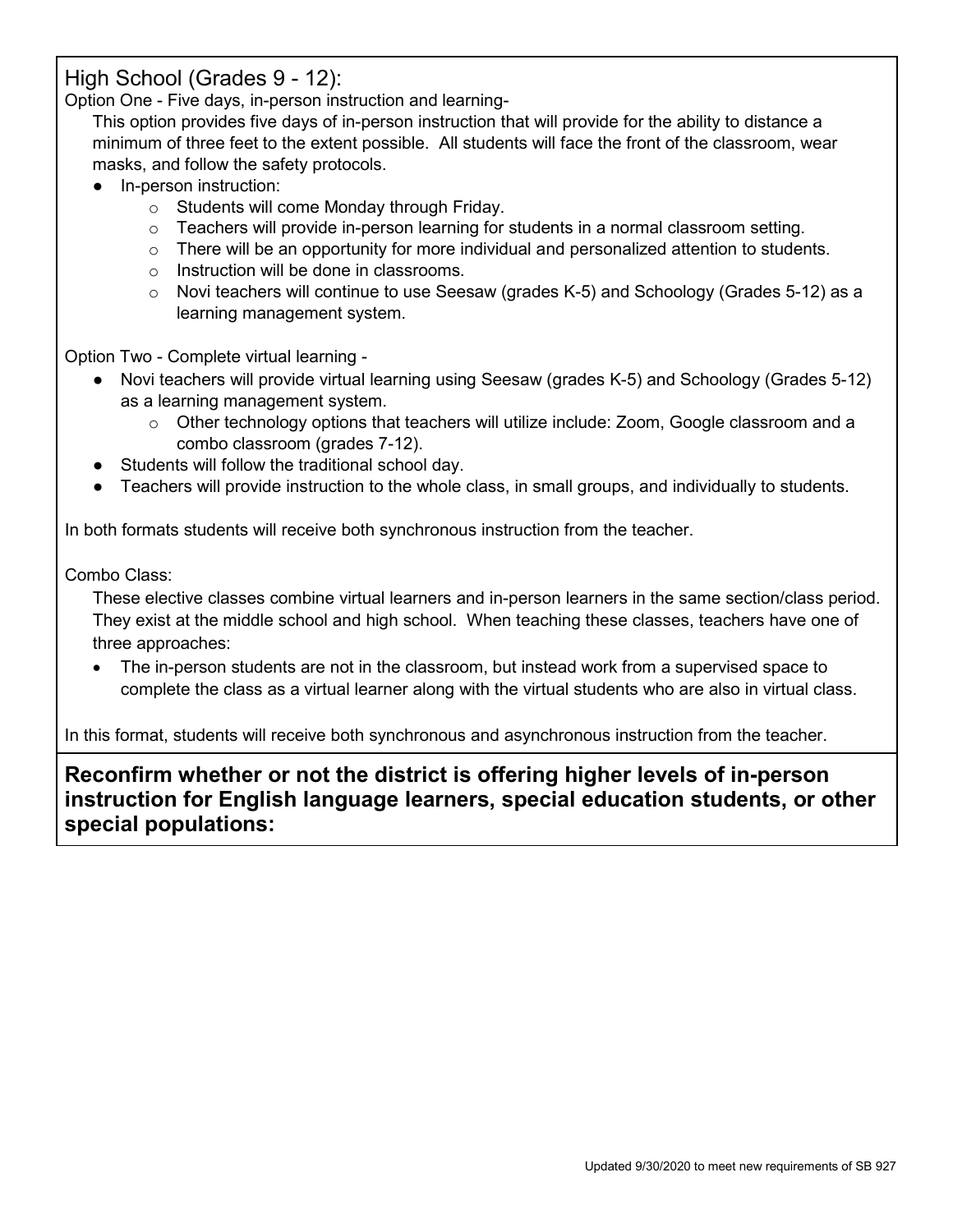# **English Language Learners:**

The English Language Development (ELD) program will continue living into the vision of providing every English Learner access to equitable high-quality content and language instruction, delivering an impactful and inclusive educational experience. The English Language Development program will continue to support English Learners, whether in-person or virtually, focusing on the four components of language development: Speaking, Listening, Reading, and Writing. The ELD team will follow the district plans for in-person or virtual learning. The ELD program will continue to follow best practices and guidance provided by the Michigan Department of Education.

- During In-Person instruction
	- $\circ$  English Language Development Teachers will continue teaching language development along with teaching core content.
	- $\circ$  English Learners will continue to be identified for appropriate levels of English Development support based on multiple data points, such as the latest WIDA ACCESS 2.0 For ELLs proficiency scores.
	- $\circ$  English Language Development interventions will continue to provide intensive languagebased instruction to English Learners who are struggling with language development.
	- $\circ$  English Language Development teachers will begin the year by collecting further proficiency data to ensure they are able to meet students' needs using the WIDA Model assessment, and other local assessments such as i-Ready.
- During virtual instruction
	- $\circ$  English Language Development teachers will also continue to teach language and content, with further emphasis on developing oral language skills.
	- $\circ$  The English Language Development program will continue to provide English Language Development intervention to select students who are identified as in need of additional support to further develop their language skills.
	- $\circ$  English Language Development teachers will continue to collaborate with core teachers and the special education team to support English Learners in their 7 classes, whether online or in person.

# **Special Education Students:**

The NCSD Special Education Department is dedicated to providing free and appropriate educational opportunities for students with disabilities and will align with Oakland County Health Division recommendations. Our special education staff will continue working with families to collaboratively identify the most essential services for each student that can be provided both directly and indirectly in virtual or inperson learning environments. Student plans will be adjusted, as needed, in coordination with families. We recognize that each student will have an individual plan based on the learning model selected by a student's family.

NCSD will continue to support our students with IFSPs and IEPs in the following programs:

- Birth to 3/Early On
- Early Childhood/Pre-K Special Education Programs & Services
- $\bullet$  K-12
- Novi Adult Transition Center (NATC)
- Career Prep
- Novi students who attend Center-Based Programs in Oakland County

The Special Education Department will follow MARSE and IDEA policies and procedures for students with disabilities. This includes following child find requirements, evaluations, eligibility, and providing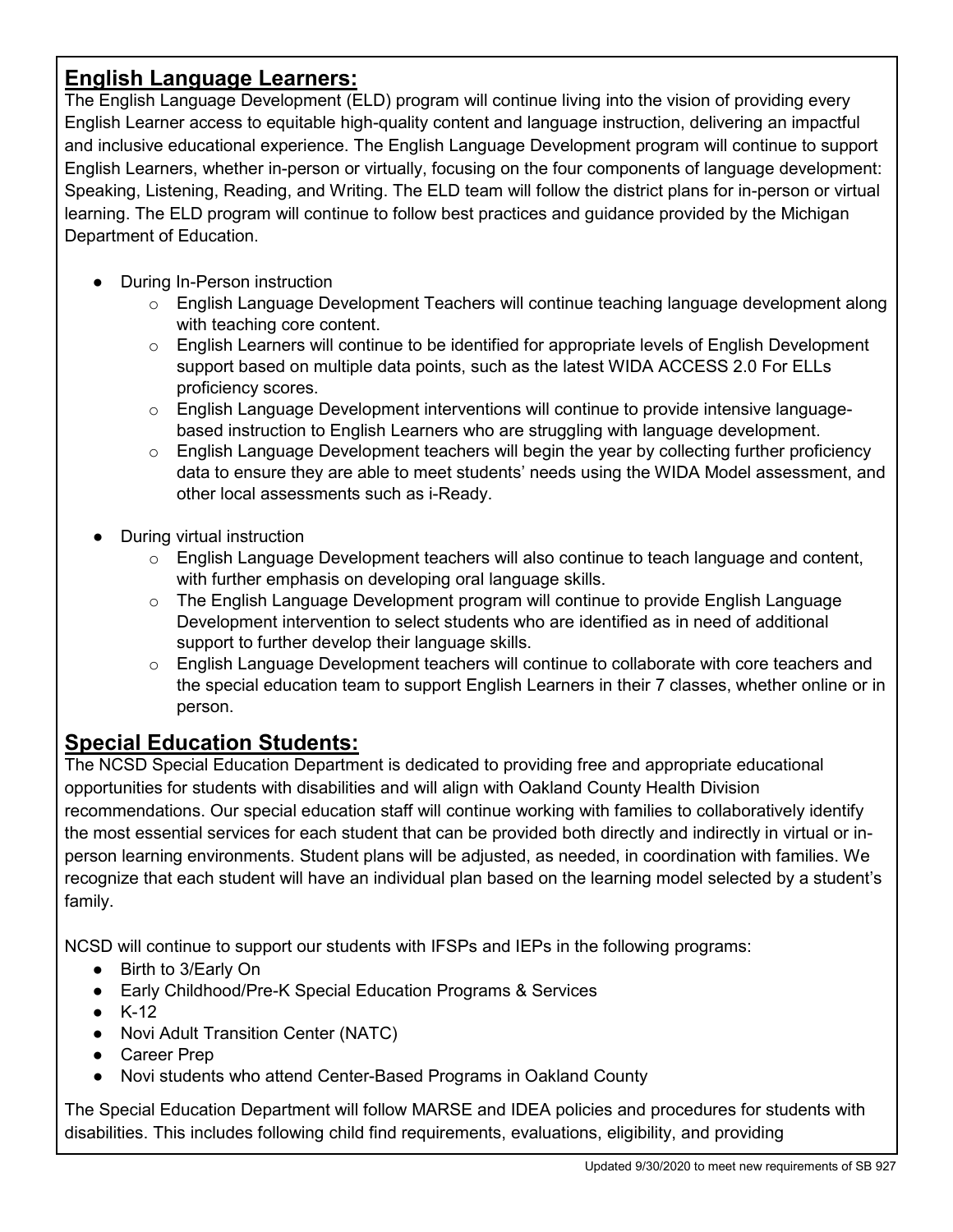accommodations, aids and related services to students who are eligible under MARSE criteria for disabilities. The District will adhere to health guidelines during evaluations and when providing accommodations, aids, and related services.

NCSD will continue to identify, locate, and evaluate students suspected of having a disability and needing special education and related services. At the same time, NCSD will be mindful that students have had changes to their typical learning environment when initiating the referral process. Some evaluation procedures can be completed in virtual learning situations and other evaluations require in person contact with students or observations of students in school settings. NCSD will conduct evaluations in-person while adhering to public health guidelines for the safety of students and staff.

NCSD is committed to providing families an opportunity to have meaningful participation in the special education process. We will continue to conduct virtual IEP meetings.

# **Other Special Populations:**

The Student Services Department will follow all district and federal Section 504 policies and procedures for compliance under Section 504. This includes:

- Adhering to child find requirements, evaluations, eligibility, and providing accommodations, aids and related services to students who are eligible under Section 504.
- Following required social distancing protocols, to the extend possible, during evaluations and when providing accommodations, aids, and related services.

The Student Services Department will:

- Support students with Section 504 Accommodation Plans.
- Demonstrate good faith effort to provide accommodations and related services to students with 504 Plans.
- Provide services in the areas of: Social Worker, Occupational Therapy, Physical Therapy, Speech and Language Services, and Oakland Schools Consultant support, as stated on student's 504 plans. NCSD will provide these supports using several methods, which may include Zoom, Google Meets, or other platforms, for our virtual students.
- Will work to ensure accessibility, including accommodations to their general education learning, as well as individual student needs.
- If we in good faith cannot provide services on the 504 plan, the District will provide a Notice document to families.

NCSD will continue to identify, locate, and evaluate students suspected of having a qualifying disability under Section 504. NCSD will conduct evaluations remotely and in-person, while adhering to public health guidelines for the safety of students and staff.

- In-person learning: All federal and district policies and procedures will be adhered to in order to meet compliance under Section 504.
- Virtual learning: Individual needs will be reviewed to determine how to best support and provide accommodations, aids, and services so students identified under Section 504 can access curriculum.

# **Document Public Comments:**

February [Board Meeting and Community Survey Comments](https://resources.finalsite.net/images/v1614959069/novik12mius/yeqnorx7blsmzroyiwpk/BoardofEducationPublicCommentRequestResponsesofFebruary.pdf)